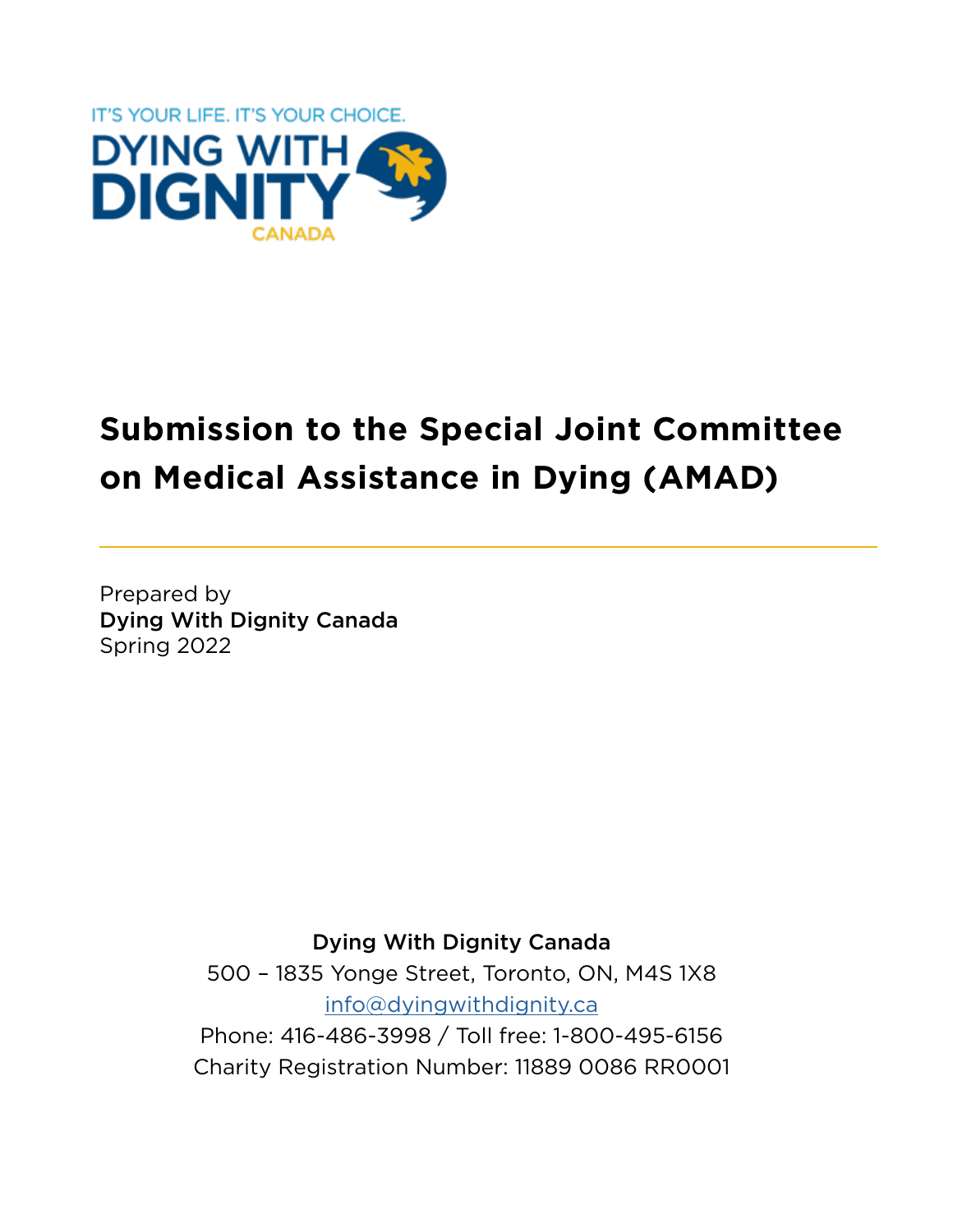## **TABLE OF CONTENTS**

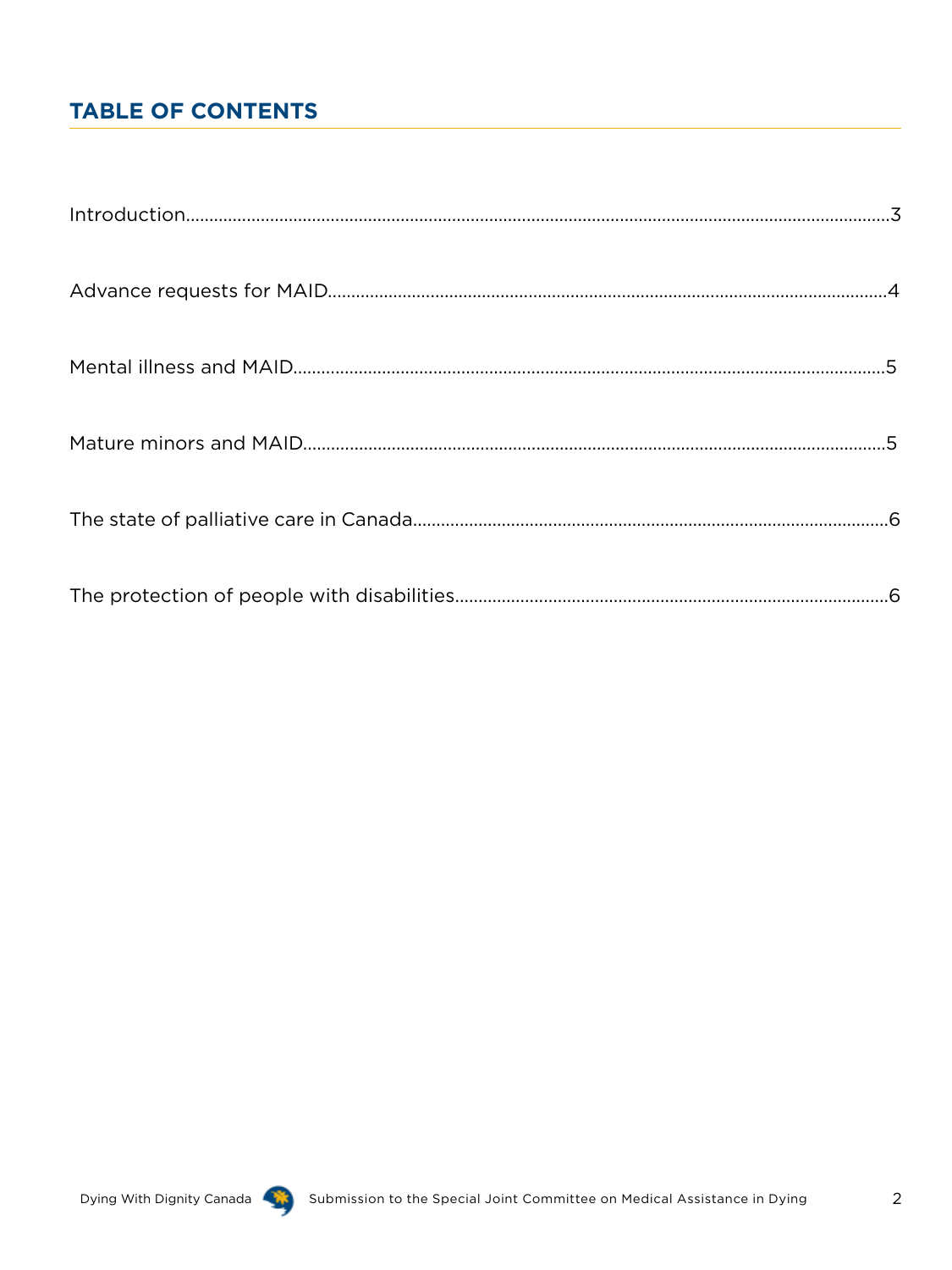#### <span id="page-2-0"></span>**INTRODUCTION**

Dying With Dignity Canada or DWDC is the national human-rights charity, which for the past 42 years, has been committed to protecting end-of-life rights, and helping people across Canada avoid unwanted sufering. For Canadians, this is not an academic debate – it is about compassion, avoiding sufering and fundamental rights.

Canada's medical assistance in dying (MAID) laws have been driven by individuals whose desire for dignity, autonomy, and self-determination have led them to fight for the right to make decisions that align with their own personal values. People like Sue Rodriguez, Kay Carter, Gloria Taylor, Audrey Parker, Jean Truchon, and Nicole Gladu.

Today, we hear from people across the country with thoughts and concerns around advance requests and MAID for those with a mental illness as a sole underlying condition – concerns that they want to see addressed by changes in the legislation. In developing our position, we sought out the insights and lived experience of health care practitioners, individuals with physical disabilities and mental disorders, frst person advocates, and other volunteers within the MAID community.

We believe this review must not only include, but value the perspectives of people across Canada by actively seeking out, engaging, listening, and collaborating with individuals and organizations from diverse backgrounds. Everyone should have both the right to live and the right to choose their end-of-life. We encourage the federal government to continue to invest in increasing access to palliative care and to providing additional supports for people living with disabilities and mental disorders.

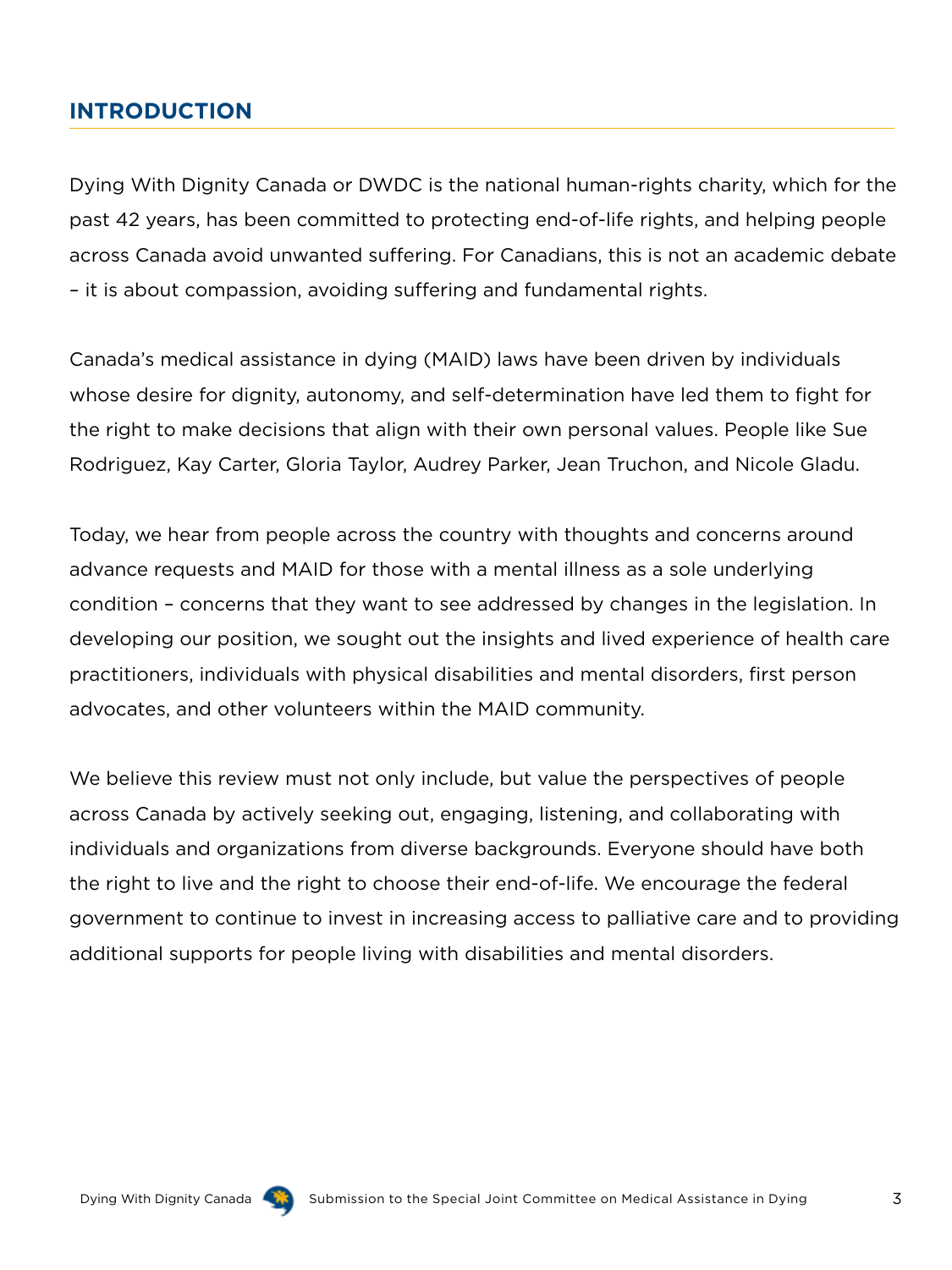## <span id="page-3-0"></span>**ADVANCE REQUESTS FOR MAID**

DWDC recognizes that those who will gain the most by allowing for advance requests for MAID are those at risk of having conditions that cause lack of capacity to provide informed consent (for example, from an accident or a neurocognitive condition such as dementia). Advance requests for MAID would allow those of us who so choose to avoid a life of grievous and irremediable pain and sufering if loss of capacity occurs, whether through an accident or a health condition.

Support for advance requests remains *high*.

New Ipsos polling in April 2022 indicates that 85% of Canadians support an advance request for those diagnosed with a grievous and irremediable condition and 77% of Canadians support an advance request without a diagnosis.

When determining safeguards for advance requests:

- The individual has the capacity to provide informed consent at the time they create the advance request for MAID
- The individual may designate a representative who can notify the health care team of the individual's advance request for MAID, at the time they are experiencing sufering intolerable to them as outlined in their request, but no longer have the capacity to make their own health care decisions. This does not preclude a member of the person's relational group or a medical provider notifying the health care team of the advance request
- The individual meets the eligibility requirements for MAID, as outlined in the current legislation
- The decision to proceed with MAID is based on the advance request previously made by the individual and the assessment made by health care practitioners who have been made aware of the advance request. Recognizing the relational context of the individual, the decision to proceed should be made by the assessors in consultation with the person representing the individual's advance request (where present), personal care representative, key family or friends who share the best interests of the individual, and other members of the health care team as appropriate

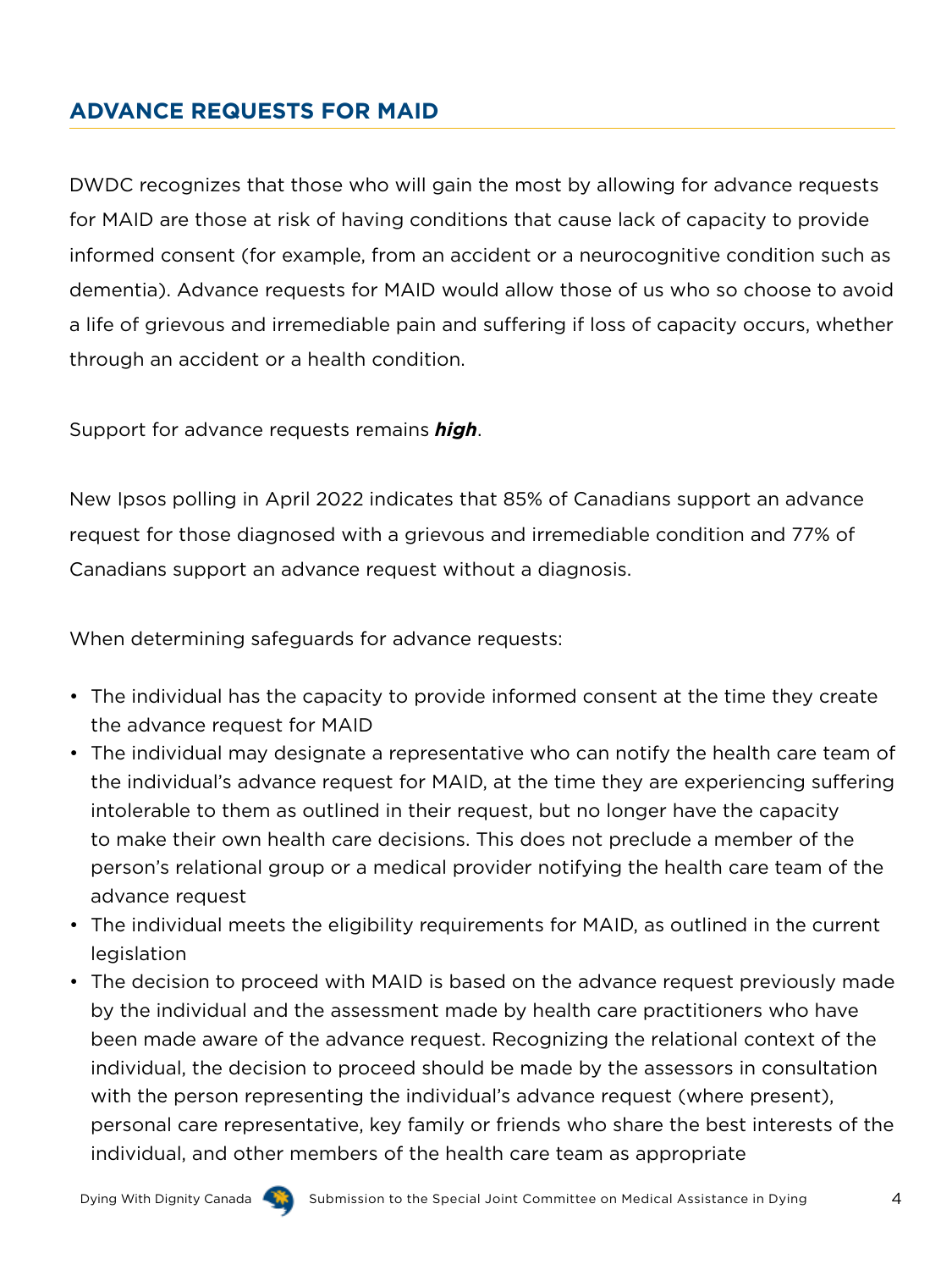- <span id="page-4-0"></span>• All parties to the process honour the individual's wishes as expressed in the personal statement forming part of their advance request, and
- The individual provides no conscious indication of resistance to or refusal of MAID at the time of receiving it.

#### **MENTAL ILLNESS AND MAID**

DWDC supports the repeal of the exclusion of those with a mental illness from accessing MAID, which is stigmatizing, discriminatory and unconstitutional, efective March 17, 2023. We maintain that individuals sufering solely from mental illness ought to have the same eligibility for and access to MAID as those who sufer from physical or non-psychiatric medical conditions. We look forward to the report and recommendations of the Expert Panel on MAID and Mental Illness.

#### **MATURE MINORS AND MAID**

In many jurisdictions across Canada, mature minors already have the right to make important decisions regarding their care. This includes the right to consent to or refuse lifesaving medical treatment. In determining any challenges to the presumption of capacity to make these decisions, the courts look to age, maturity, intellect, life experience and the psychiatric, psychological, and emotional state of the minor. They also consider whether the minor can understand the short and long-term consequences of their illness and proposed treatment, and the broader consequences of their decisions, such as any impact on others.

We maintain that it is unfair to allow a 70-year-old with terminal cancer the choice of a peaceful death but deny a 12-year-old who has been given the same prognosis and demonstrates a clear capacity to make the decision as an adult, the same choice – especially when the 12-year-old has the legal right to accept or refuse medical treatment that may prolong their life.